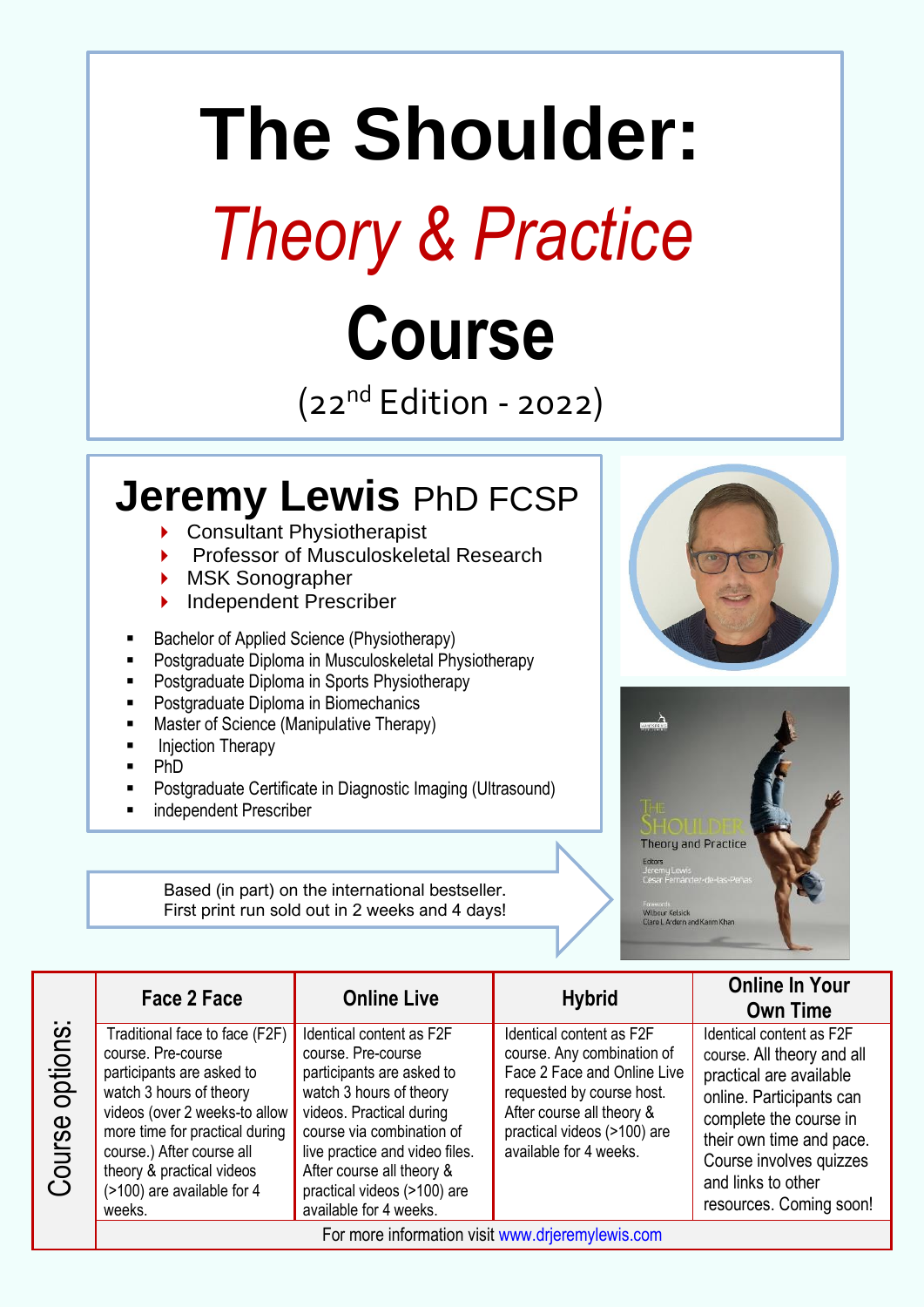## **The Shoulder:** *Theory & Practice* **Course Program** 22nd Edition

**Jeremy Lewis** PhD FCSP Consultant Physiotherapist | Professor of Musculoskeletal Research Please note: The order of the program, content, and timetable structure may vary Proceeds from this course support an international research program